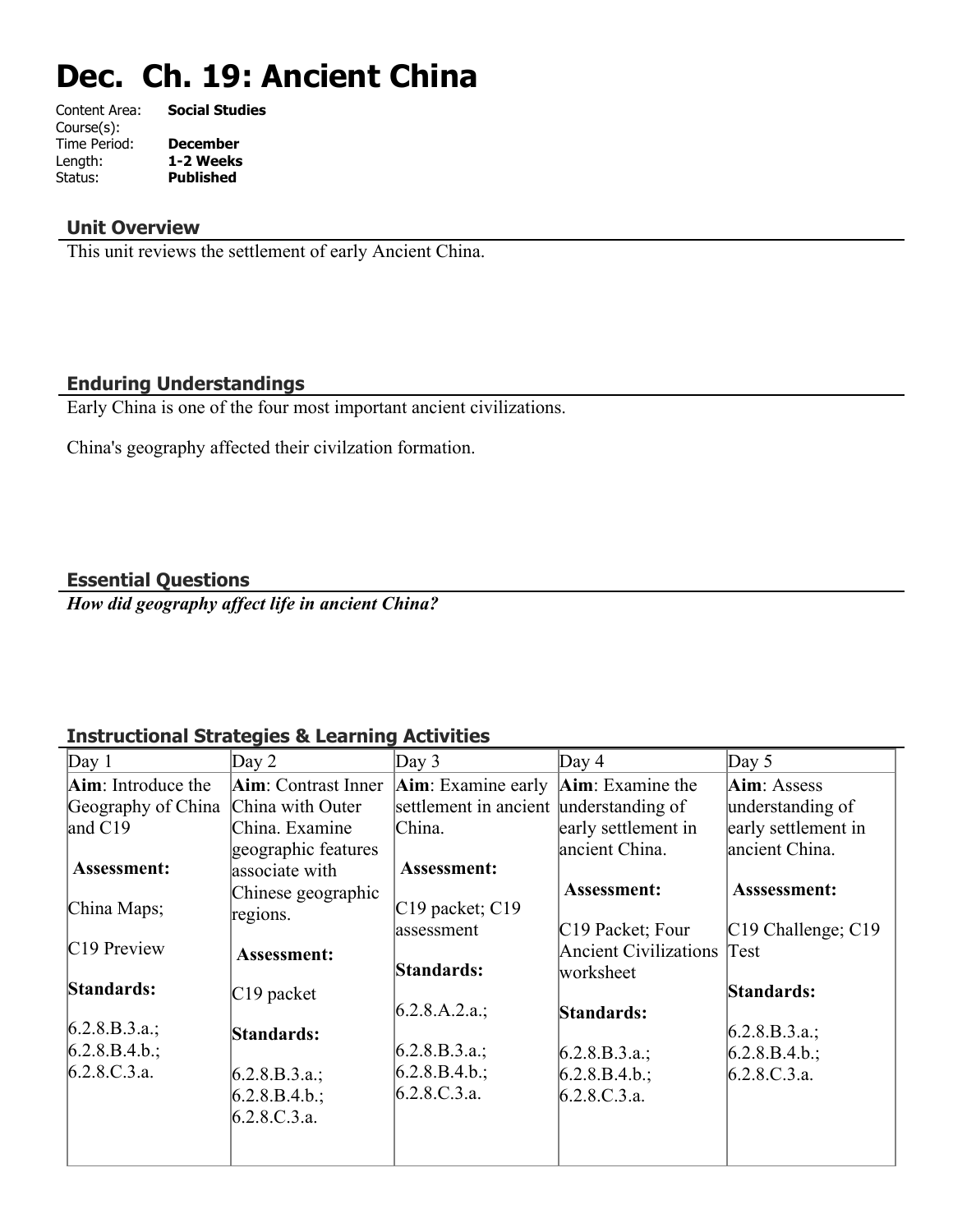# **Integration of Career Readiness, Life Literacies and Key Skills**

|                       | Awareness of and appreciation for cultural differences is critical to avoid barriers to<br>productive and positive interaction.                                                                                     |
|-----------------------|---------------------------------------------------------------------------------------------------------------------------------------------------------------------------------------------------------------------|
|                       | Digital communities are used by individuals to share information, organize, and engage<br>around issues and topics of interest.                                                                                     |
|                       | An individual's strengths, lifestyle goals, choices, and interests affect employment and<br>income.                                                                                                                 |
| TECH.9.4.8.GCA.2      | Demonstrate openness to diverse ideas and perspectives through active discussions to<br>achieve a group goal.                                                                                                       |
| <b>TECH.9.4.8.GCA</b> | <b>Global and Cultural Awareness</b>                                                                                                                                                                                |
|                       | Increases in the quantity of information available through electronic means have<br>heightened the need to check sources for possible distortion, exaggeration, or<br>misrepresentation.                            |
|                       | Multiple solutions often exist to solve a problem.                                                                                                                                                                  |
| TECH.9.4.8.DC.7       | Collaborate within a digital community to create a digital artifact using strategies such as<br>crowdsourcing or digital surveys.                                                                                   |
| WRK.9.2.8.CAP.3       | Explain how career choices, educational choices, skills, economic conditions, and personal<br>behavior affect income.                                                                                               |
| TECH.9.4.8.CT.3       | Compare past problem-solving solutions to local, national, or global issues and analyze the<br>factors that led to a positive or negative outcome.                                                                  |
| TECH.9.4.8.IML.1      | Critically curate multiple resources to assess the credibility of sources when searching for<br>information.                                                                                                        |
| <b>TECH.9.4.8.CT</b>  | Critical Thinking and Problem-solving                                                                                                                                                                               |
| WRK.9.2.8.CAP.2       | Develop a plan that includes information about career areas of interest.                                                                                                                                            |
| TECH.9.4.8.GCA.1      | Model how to navigate cultural differences with sensitivity and respect (e.g., 1.5.8.C1a).                                                                                                                          |
| WRK.9.2.8.CAP.4       | Explain how an individual's online behavior (e.g., social networking, photo exchanges,<br>video postings) may impact opportunities for employment or advancement.                                                   |
| TECH.9.4.8.IML.3      | Create a digital visualization that effectively communicates a data set using formatting<br>techniques such as form, position, size, color, movement, and spatial grouping (e.g.,<br>6.SP.B.4, 7.SP.B.8b).          |
| WRK.9.2.8.CAP         | <b>Career Awareness and Planning</b>                                                                                                                                                                                |
| WRK.9.2.8.CAP.1       | Identify offerings such as high school and county career and technical school courses,<br>apprenticeships, military programs, and dual enrollment courses that support career or<br>occupational areas of interest. |
|                       | An essential aspect of problem solving is being able to self-reflect on why possible<br>solutions for solving problems were or were not successful.                                                                 |
| TECH.9.4.8.DC.2       | Provide appropriate citation and attribution elements when creating media products (e.g.,<br>$W.6.8$ ).                                                                                                             |
| TECH.9.4.8.DC.1       | Analyze the resource citations in online materials for proper use.                                                                                                                                                  |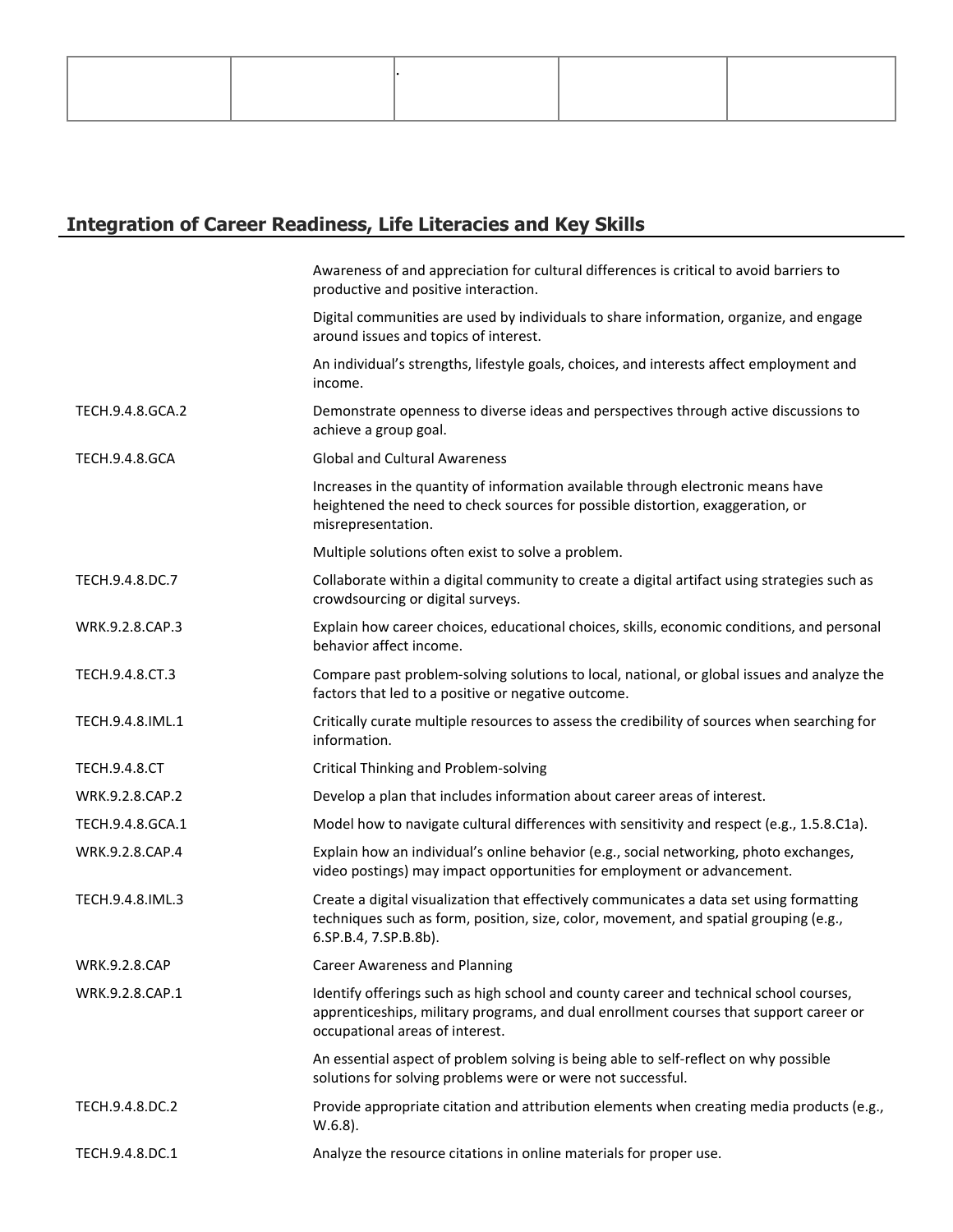## **Technology and Design Integration**

online textbook and features

map analysis

Google Classroom

|                      | Troubleshooting a problem is more effective when knowledge of the specific device along<br>with a systematic process is used to identify the source of a problem.                                                                                                                                                                                                                |
|----------------------|----------------------------------------------------------------------------------------------------------------------------------------------------------------------------------------------------------------------------------------------------------------------------------------------------------------------------------------------------------------------------------|
| CS.6-8.8.2.8. ITH. 1 | Explain how the development and use of technology influences economic, political, social,<br>and cultural issues.                                                                                                                                                                                                                                                                |
|                      | Technology interacts with society, sometimes bringing about changes in a society's<br>economy, politics, and culture, and often leading to the creation of new needs and wants.<br>New needs and wants may create strains on local economies and workforces.<br>Improvements in technology are intended to make the completion of tasks easier, safer,<br>and/or more efficient. |
| CS.6-8.8.1.8.CS.4    | Systematically apply troubleshooting strategies to identify and resolve hardware and<br>software problems in computing systems.                                                                                                                                                                                                                                                  |
| $CS.6 - 8.1TH$       | Interaction of Technology and Humans                                                                                                                                                                                                                                                                                                                                             |
|                      | Economic, political, social and cultural aspects of society drive development of new<br>technological products, processes, and systems.                                                                                                                                                                                                                                          |

## **Interdisciplinary Connections**

| LA.WHST.6-8.1 | Write arguments focused on discipline-specific content.                                                                                                                |
|---------------|------------------------------------------------------------------------------------------------------------------------------------------------------------------------|
| LA.RH.6-8.1   | Cite specific textual evidence to support analysis of primary and secondary sources.                                                                                   |
| LA.RH.6-8.2   | Determine the central ideas or information of a primary or secondary source; provide an<br>accurate summary of the source distinct from prior knowledge or opinions.   |
| LA.WHST.6-8.2 | Write informative/explanatory texts, including the narration of historical events, scientific<br>procedures/experiments, or technical processes.                       |
| LA.RH.6-8.3   | Identify key steps in a text's description of a process related to history/social studies (e.g.,<br>how a bill becomes law, how interest rates are raised or lowered). |
| LA.RH.6-8.4   | Determine the meaning of words and phrases as they are used in a text, including<br>vocabulary specific to domains related to history/social studies.                  |
| LA.RH.6-8.5   | Describe how a text presents information (e.g., sequentially, comparatively, causally).                                                                                |
| LA.RH.6-8.6   | Identify aspects of a text that reveal an author's point of view or purpose (e.g., loaded<br>language, inclusion or avoidance of particular facts).                    |
| LA.RH.6-8.7   | Integrate visual information (e.g., in charts, graphs, photographs, videos, or maps) with<br>other information in print and digital texts.                             |
| LA.RH.6-8.8   | Distinguish among fact, opinion, and reasoned judgment in a text.                                                                                                      |
| LA.RH.6-8.9   | Analyze the relationship between a primary and secondary source on the same topic.                                                                                     |
| LA.RH.6-8.10  | By the end of grade 8, read and comprehend history/social studies texts in the grades 6-8<br>text complexity band independently and proficiently.                      |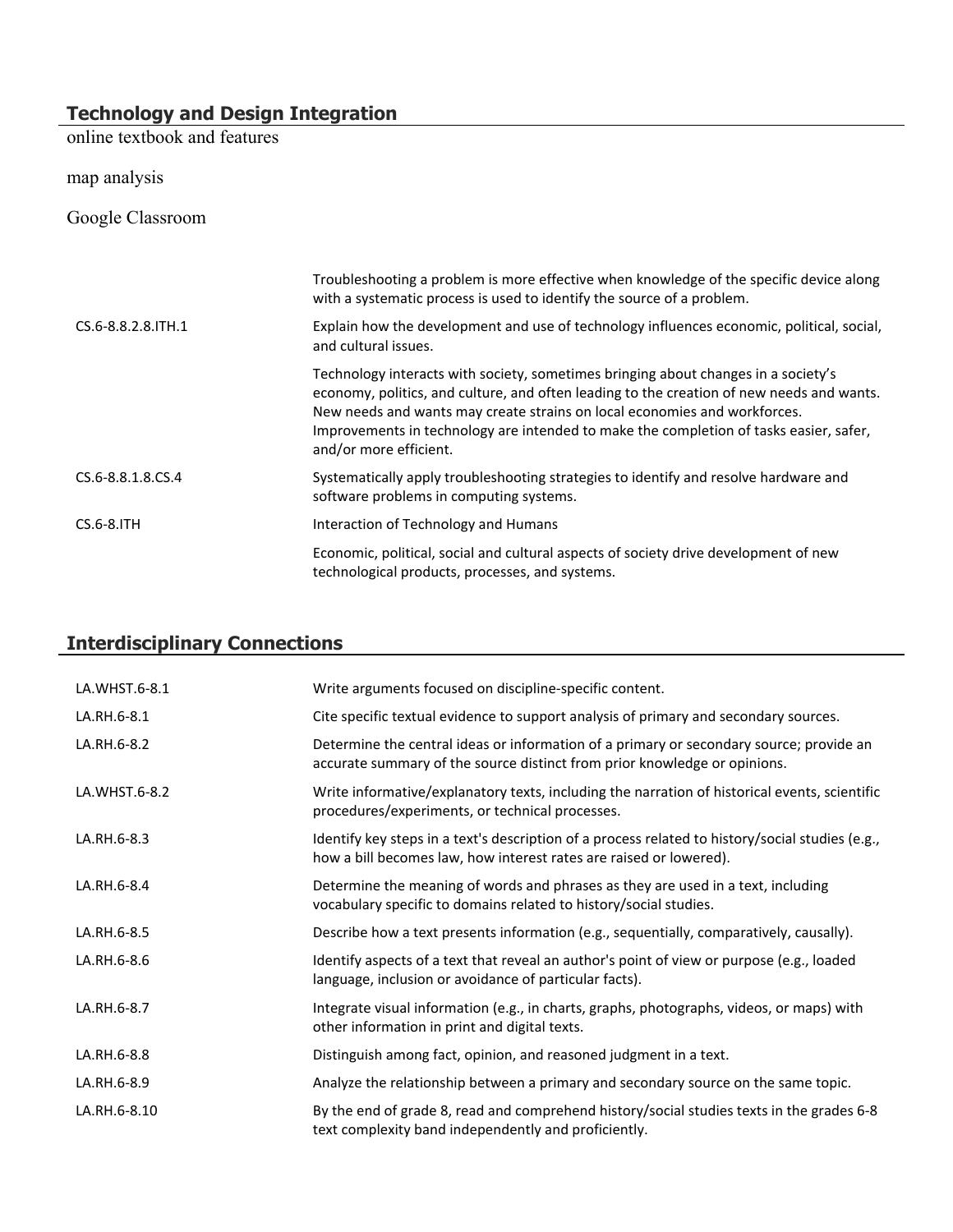## **Differentiation**

**Break Up Section 10** This section discusses ways of life for all five regions of China. Have students read only the introductory paragraph of Section 10. Tell students that this section will explain how geography affected life in each Chinese region, starting with the Tibet-Qinghai Plateau. To review with students what Tibet looks like, have them turn to the image in Section 3. Then have students read the two paragraphs about life in Tibet in Section 10 and complete the box in their Reading Notes that corresponds to this region. Repeat this process for the remaining regions.

**Support the Processing Activity** To help structure the paragraph portion of the Processing activity, give students the following partial sentences: "The Chinese regions of and and  $q$ *are similar to and different from each other. Two ways they are similar are . . . Two ways they are different are . . ."* Alternatively, rather than assign a compare-and-contrast paragraph, allow students to make a T-chart and list the similarities and differences of their two regions in bulleted form.

## **Support the Reading Notes** Do the following:

• Read Section 2 aloud and complete the Reading Notes together.

• For Sections 3 to 7, use Guide to Reading Notes 19 to give students a Word Bank of adjectives and phrases describing the regions of China.

• For Part 1 of Sections 8-10, provide partial answers from Guide to Reading Notes. You might offer sentence starters or omit key words for students to fill in.

**Support the Activity** Use modifications below as groups use Student Handout C:

• During Steps 2 and 3, assign Elevation Level 4 and the Chang Jiang Basins (Section 7) to students who may need more time for the activity.

• During Step 5, debrief the geography of each region as a class. Have all students assigned to the Tibet-Qinghai Plateau display their geographic posters. Tell the class to turn to the related section in their books. Help presenters share information about the physical features, climate, and vegetation. Then allow students one minute to complete their Reading Notes. Repeat for the remaining regions.

**Compare U.S. and Chinese Geography** Challenge students to compare and contrast the overall geography of China to that of the United States. Ask, *What physical features, climates, and vegetation do these two nations have in common? How does the geography of China and the United States differ? How did the geography of both nations affect early settlement? How does the geography of both nations affect the way people live?*

## **Modifications & Accommodations**

 $\bullet$ 

Refer to QSAC EXCEL SMALL SPED ACCOMMOCATIONS spreadsheet in this discipline.

### **Modifications and Accommodations used in this unit:**

IEP and 504 modifications will be utilized for individual students.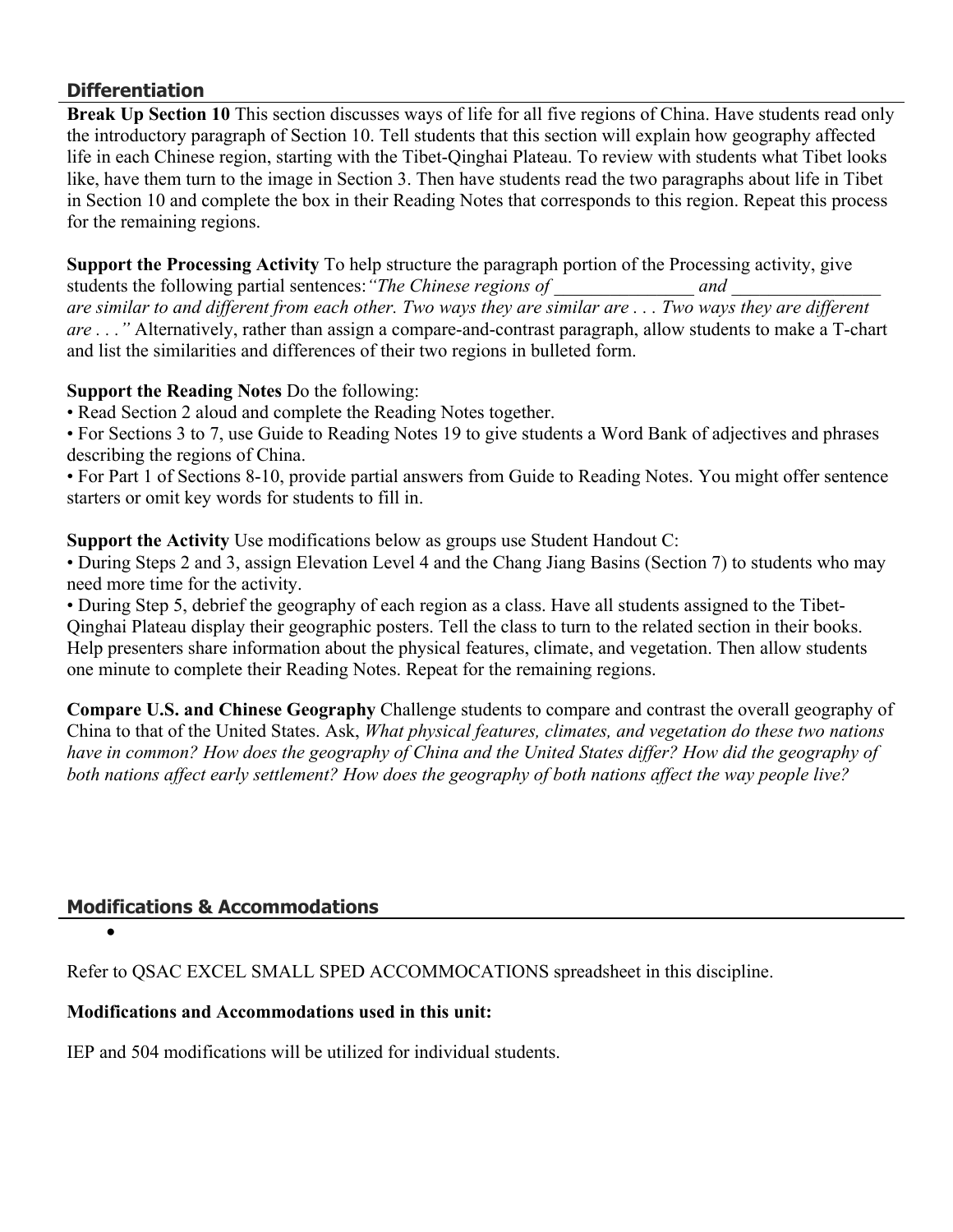## **Benchmark Assessments**

**Benchmark Assessments** are given periodically (e.g., at the end of every quarter or as frequently as once per month) throughout a school year to establish baseline achievement data and measure progress toward a standard or set of academic standards and goals.

#### **Schoolwide Benchmark assessments:**

Aimsweb benchmarks 3X a year

Linkit Benchmarks 3X a year

#### **Additional Benchmarks used in this unit:**

Sentence construction, map analysis, and paragraph writing

### **Formative Assessments**

Assessment allows both instructor and student to monitor progress towards achieving learning objectives, and can be approached in a variety of ways. **Formative assessment** refers to tools that identify misconceptions, struggles, and learning gaps along the way and assess how to close those gaps. It includes effective tools for helping to shape learning, and can even bolster students' abilities to take ownership of their learning when they understand that the goal is to improve learning, not apply final marks (Trumbull and Lash, 2013). It can include students assessing themselves, peers, or even the instructor, through writing, quizzes, conversation, and more. In short, formative assessment occurs throughout a class or course, and seeks to improve student achievement of learning objectives through approaches that can support specific student needs (Theal and Franklin, 2010, p. 151).

#### **Formative Assessments used in this unit:**

**Discussion** 

Homework

Teacher observations

### **Summative Assessments**

**Summative assessments** evaluate student learning, knowledge, proficiency, or success at the conclusion of an instructional period, like a unit, course, or program. Summative assessments are almost always formally graded and often heavily weighted (though they do not need to be). Summative assessment can be used to great effect in conjunction and alignment with formative assessment, and instructors can consider a variety of ways to combine these approaches.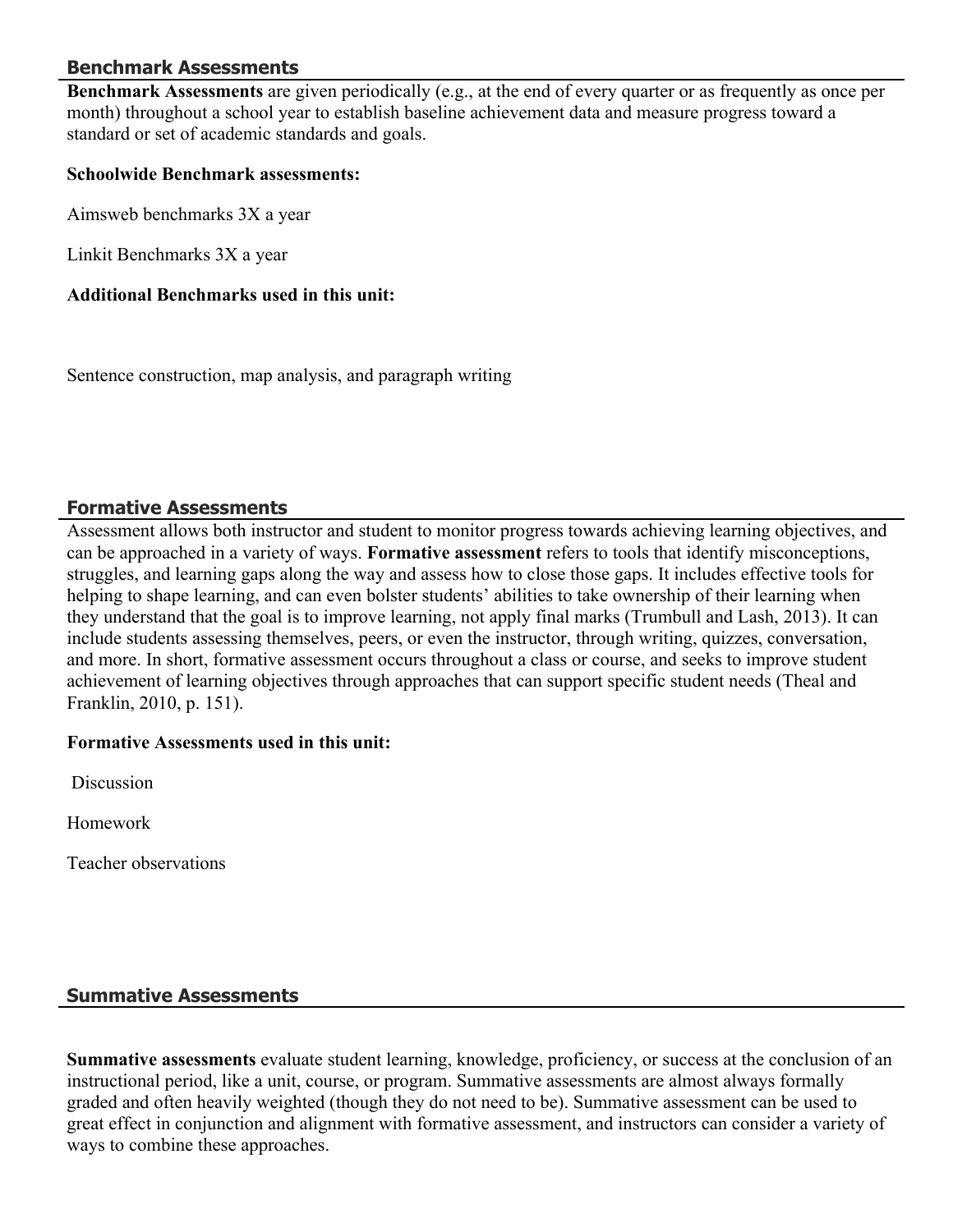## **Summative assessments for this unit:**

Final Assessments in History Alive! text

#### **Instructional Materials**

History Alive! by TCI : Anicent Civilizations

See above lesson plans for additional materials

| <b>Standards</b>          |                                                                                                                                                                                                                                                                                                |
|---------------------------|------------------------------------------------------------------------------------------------------------------------------------------------------------------------------------------------------------------------------------------------------------------------------------------------|
| SOC.6.2.3                 | The Classical Civilizations of the Mediterranean World, India, and China (1000 BCE-600 CE)                                                                                                                                                                                                     |
| SOC.6.2.8.GeoHE.2.a       | Determine the extent to which geography influenced settlement, the development of<br>trade networks, technological innovations, and the sustainability of early river valley<br>civilizations.                                                                                                 |
|                           | Chronological sequencing helps us track events over time as well as events that took place<br>at the same time.                                                                                                                                                                                |
| SOC.6.2.8. Civics PI.2.a  | Explain how/why different early river valley civilizations developed similar forms of<br>government and legal structures.                                                                                                                                                                      |
|                           | Economic interdependence is impacted by increased specialization and trade.                                                                                                                                                                                                                    |
|                           | The physical and human characteristics of places and regions are connected to human<br>identities and cultures.                                                                                                                                                                                |
| SOC.6.2.2                 | Early Civilizations and the Emergence of Pastoral Peoples: Early River Valley Civilizations<br>(4000-1000 BCE)                                                                                                                                                                                 |
| SOC.6.2.8. HistoryCC.2.c  | Explain how the development of written language transformed all aspects of life in early<br>river valley civilizations.                                                                                                                                                                        |
|                           | Historical events and developments are shaped by social, political, cultural, technological,<br>and economic factors.                                                                                                                                                                          |
|                           | Geospatial technologies and representations help us to make sense of the distribution of<br>people, places and environments, and spatial patterns across Earth's surface.                                                                                                                      |
| SOC.6.2.8. HistoryCC.2.b  | Analyze the impact of religion on daily life, government, and culture in various early river<br>valley civilizations.                                                                                                                                                                          |
|                           | Human rights can be protected or abused in various societies.                                                                                                                                                                                                                                  |
|                           | Historians develop arguments using evidence from multiple relevant historical sources.                                                                                                                                                                                                         |
|                           | Early river valley civilizations (e.g., Mesopotamia, Egypt, Indus River - modern Pakistan and<br>northwestern India), and, later, Yellow River Valley in China) developed due to favorable<br>geographic conditions. They created centralized systems of government and advanced<br>societies. |
| SOC.6.2.8. History CA.2.a | Analyze the factors that led to the rise and fall of various early river valley civilizations and                                                                                                                                                                                              |